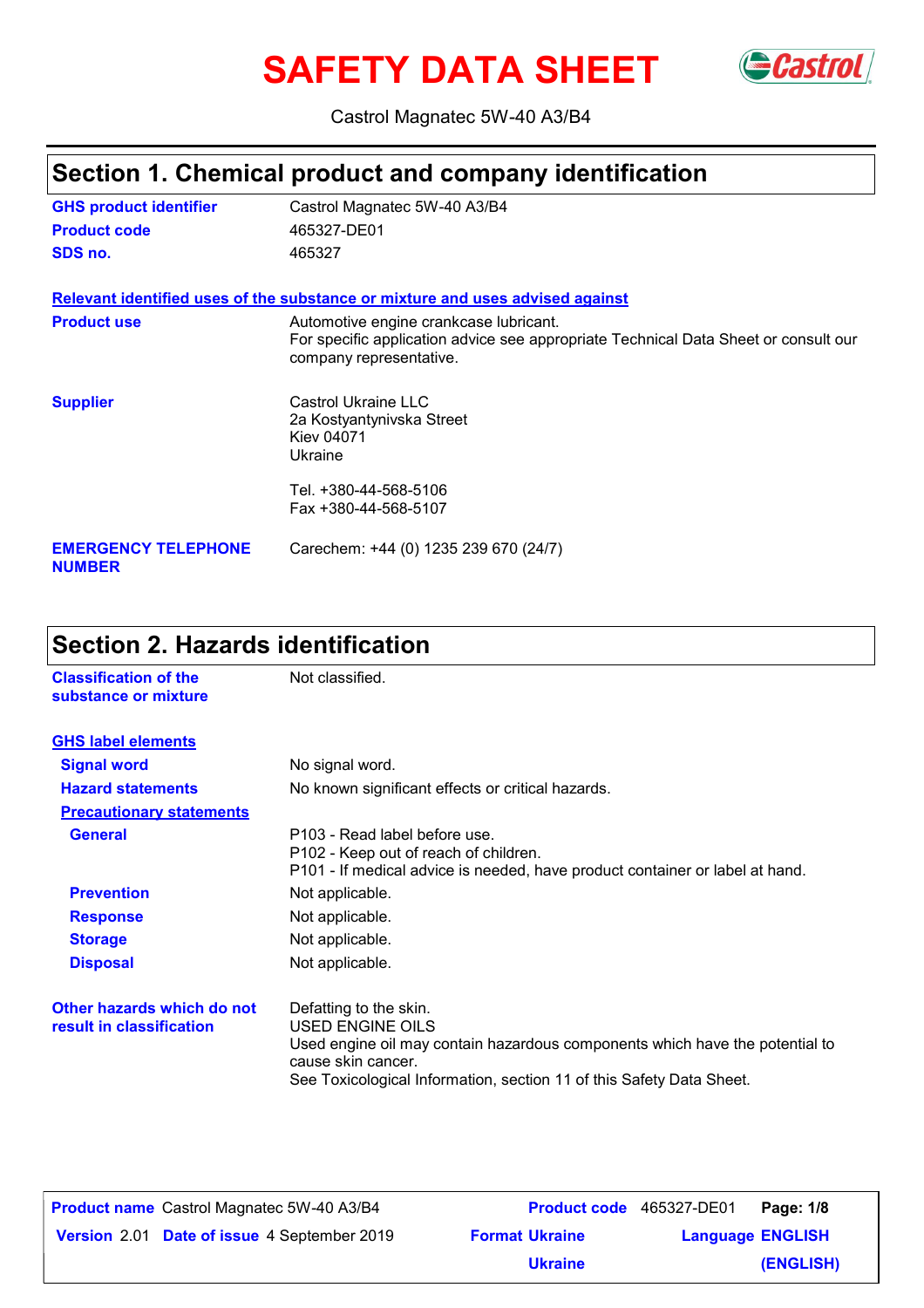# **Section 3. Composition/information on ingredients**

#### **Substance/mixture**

Mixture

Chemically modified base oil Proprietary performance additives.

| <b>Ingredient name</b>                                               |            | <b>CAS number</b> |
|----------------------------------------------------------------------|------------|-------------------|
| Lubricating oils (petroleum), C20-50, hydrotreated neutral oil-based | 1≥25 - ≤50 | 72623-87-1        |
| Long chain alkyl phenol                                              | $\prec$    | Proprietary       |

**There are no additional ingredients present which, within the current knowledge of the supplier and in the concentrations applicable, are classified as hazardous to health or the environment and hence require reporting in this section.**

**Occupational exposure limits, if available, are listed in Section 8.**

### **Section 4. First aid measures**

#### **Description of necessary first aid measures**

| <b>Inhalation</b>                                  | If inhaled, remove to fresh air. Get medical attention if symptoms occur.                                                                                                                                                               |
|----------------------------------------------------|-----------------------------------------------------------------------------------------------------------------------------------------------------------------------------------------------------------------------------------------|
| <b>Ingestion</b>                                   | Do not induce vomiting unless directed to do so by medical personnel. Get medical<br>attention if symptoms occur.                                                                                                                       |
| <b>Skin contact</b>                                | Wash skin thoroughly with soap and water or use recognised skin cleanser.<br>Remove contaminated clothing and shoes. Wash clothing before reuse. Clean<br>shoes thoroughly before reuse. Get medical attention if symptoms occur.       |
| <b>Eye contact</b>                                 | In case of contact, immediately flush eyes with plenty of water for at least 15<br>minutes. Eyelids should be held away from the eyeball to ensure thorough rinsing.<br>Check for and remove any contact lenses. Get medical attention. |
| Most important symptoms/effects, acute and delayed |                                                                                                                                                                                                                                         |

### See Section 11 for more detailed information on health effects and symptoms.

|                                   | See Secuoli TT for filore detailed information on Health effects and symptoms.       |
|-----------------------------------|--------------------------------------------------------------------------------------|
|                                   | Indication of immediate medical attention and special treatment needed, if necessary |
| <b>Specific treatments</b>        | No specific treatment.                                                               |
| <b>Notes to physician</b>         | Treatment should in general be symptomatic and directed to relieving any effects.    |
| <b>Protection of first-aiders</b> | No action shall be taken involving any personal risk or without suitable training.   |

### **Section 5. Firefighting measures**

| <b>Extinguishing media</b>                               |                                                                                                                                                                                                   |
|----------------------------------------------------------|---------------------------------------------------------------------------------------------------------------------------------------------------------------------------------------------------|
| <b>Suitable extinguishing</b><br>media                   | In case of fire, use foam, dry chemical or carbon dioxide extinguisher or spray.                                                                                                                  |
| <b>Unsuitable extinguishing</b><br>media                 | Do not use water jet.                                                                                                                                                                             |
| <b>Specific hazards arising</b><br>from the chemical     | In a fire or if heated, a pressure increase will occur and the container may burst.                                                                                                               |
| <b>Hazardous thermal</b><br>decomposition products       | Combustion products may include the following:<br>carbon oxides (CO, CO <sub>2</sub> ) (carbon monoxide, carbon dioxide)                                                                          |
| <b>Special protective actions</b><br>for fire-fighters   | Promptly isolate the scene by removing all persons from the vicinity of the incident if<br>there is a fire. No action shall be taken involving any personal risk or without<br>suitable training. |
| <b>Special protective</b><br>equipment for fire-fighters | Fire-fighters should wear positive pressure self-contained breathing apparatus<br>(SCBA) and full turnout gear.                                                                                   |

| <b>Product name</b> Castrol Magnatec 5W-40 A3/B4 | <b>Product code</b> 465327-DE01 |                         | Page: 2/8 |
|--------------------------------------------------|---------------------------------|-------------------------|-----------|
| Version 2.01 Date of issue 4 September 2019      | <b>Format Ukraine</b>           | <b>Language ENGLISH</b> |           |
|                                                  | <b>Ukraine</b>                  |                         | (ENGLISH) |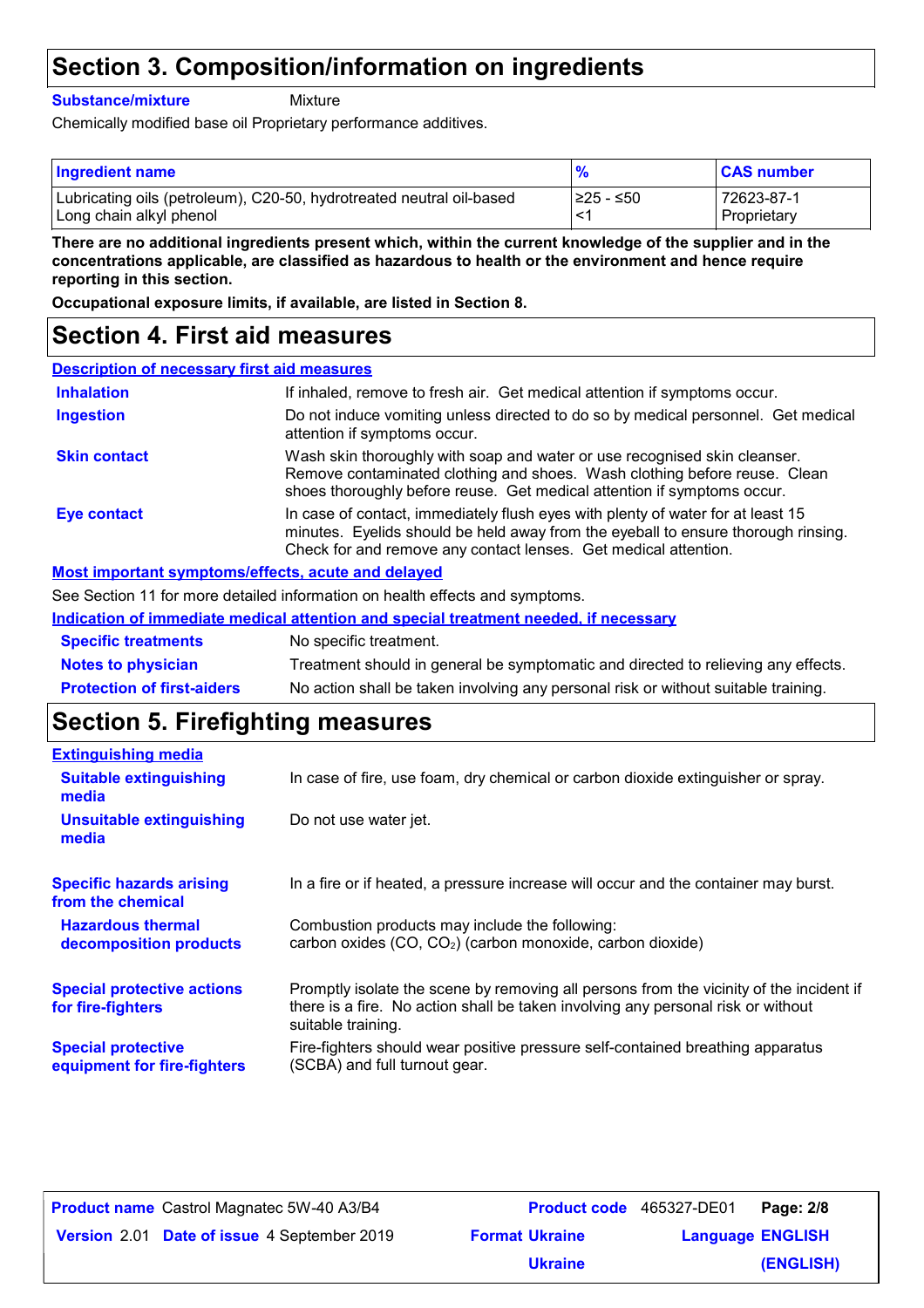### **Section 6. Accidental release measures**

|                                                             | <b>Personal precautions, protective equipment and emergency procedures</b>                                                                                                                                                                                                                                                                                                                         |
|-------------------------------------------------------------|----------------------------------------------------------------------------------------------------------------------------------------------------------------------------------------------------------------------------------------------------------------------------------------------------------------------------------------------------------------------------------------------------|
| For non-emergency<br>personnel                              | No action shall be taken involving any personal risk or without suitable training.<br>Evacuate surrounding areas. Keep unnecessary and unprotected personnel from<br>entering. Do not touch or walk through spilt material. Put on appropriate personal<br>protective equipment. Floors may be slippery; use care to avoid falling.                                                                |
| For emergency responders                                    | If specialised clothing is required to deal with the spillage, take note of any<br>information in Section 8 on suitable and unsuitable materials. See also the<br>information in "For non-emergency personnel".                                                                                                                                                                                    |
| <b>Environmental precautions</b>                            | Avoid dispersal of spilt material and runoff and contact with soil, waterways, drains<br>and sewers. Inform the relevant authorities if the product has caused environmental<br>pollution (sewers, waterways, soil or air).                                                                                                                                                                        |
| <b>Methods and material for containment and cleaning up</b> |                                                                                                                                                                                                                                                                                                                                                                                                    |
| <b>Small spill</b>                                          | Stop leak if without risk. Move containers from spill area. Absorb with an inert<br>material and place in an appropriate waste disposal container. Dispose of via a<br>licensed waste disposal contractor.                                                                                                                                                                                         |
| <b>Large spill</b>                                          | Stop leak if without risk. Move containers from spill area. Prevent entry into sewers,<br>water courses, basements or confined areas. Contain and collect spillage with non-<br>combustible, absorbent material e.g. sand, earth, vermiculite or diatomaceous earth<br>and place in container for disposal according to local regulations. Dispose of via a<br>licensed waste disposal contractor. |

### **Section 7. Handling and storage**

#### **Precautions for safe handling**

| <b>Protective measures</b><br><b>Advice on general</b><br>occupational hygiene | Put on appropriate personal protective equipment (see Section 8).<br>Eating, drinking and smoking should be prohibited in areas where this material is<br>handled, stored and processed. Wash thoroughly after handling. Remove<br>contaminated clothing and protective equipment before entering eating areas. See<br>also Section 8 for additional information on hygiene measures.                                                                                                                                                                                                          |
|--------------------------------------------------------------------------------|------------------------------------------------------------------------------------------------------------------------------------------------------------------------------------------------------------------------------------------------------------------------------------------------------------------------------------------------------------------------------------------------------------------------------------------------------------------------------------------------------------------------------------------------------------------------------------------------|
| <b>Conditions for safe storage,</b><br>including any<br>incompatibilities      | Store in accordance with local regulations. Store in original container protected<br>from direct sunlight in a dry, cool and well-ventilated area, away from incompatible<br>materials (see Section 10) and food and drink. Keep container tightly closed and<br>sealed until ready for use. Store and use only in equipment/containers designed for<br>use with this product. Containers that have been opened must be carefully resealed<br>and kept upright to prevent leakage. Do not store in unlabelled containers. Use<br>appropriate containment to avoid environmental contamination. |
| <b>Not suitable</b>                                                            | Prolonged exposure to elevated temperature.                                                                                                                                                                                                                                                                                                                                                                                                                                                                                                                                                    |

### **Section 8. Exposure controls/personal protection**

#### **Control parameters**

**Occupational exposure limits**

No exposure limit value known.

#### **Appropriate engineering controls**

Provide exhaust ventilation or other engineering controls to keep the relevant airborne concentrations below their respective occupational exposure limits. All activities involving chemicals should be assessed for their risks to health, to ensure exposures are adequately controlled. Personal protective equipment should only be considered after other forms of control measures (e.g. engineering controls) have been suitably evaluated. Personal protective equipment should conform to appropriate standards, be suitable for use, be kept in good condition and properly maintained.

| <b>Product name</b> Castrol Magnatec 5W-40 A3/B4   | <b>Product code</b> 465327-DE01 |                         | Page: 3/8 |
|----------------------------------------------------|---------------------------------|-------------------------|-----------|
| <b>Version</b> 2.01 Date of issue 4 September 2019 | <b>Format Ukraine</b>           | <b>Language ENGLISH</b> |           |
|                                                    | <b>Ukraine</b>                  |                         | (ENGLISH) |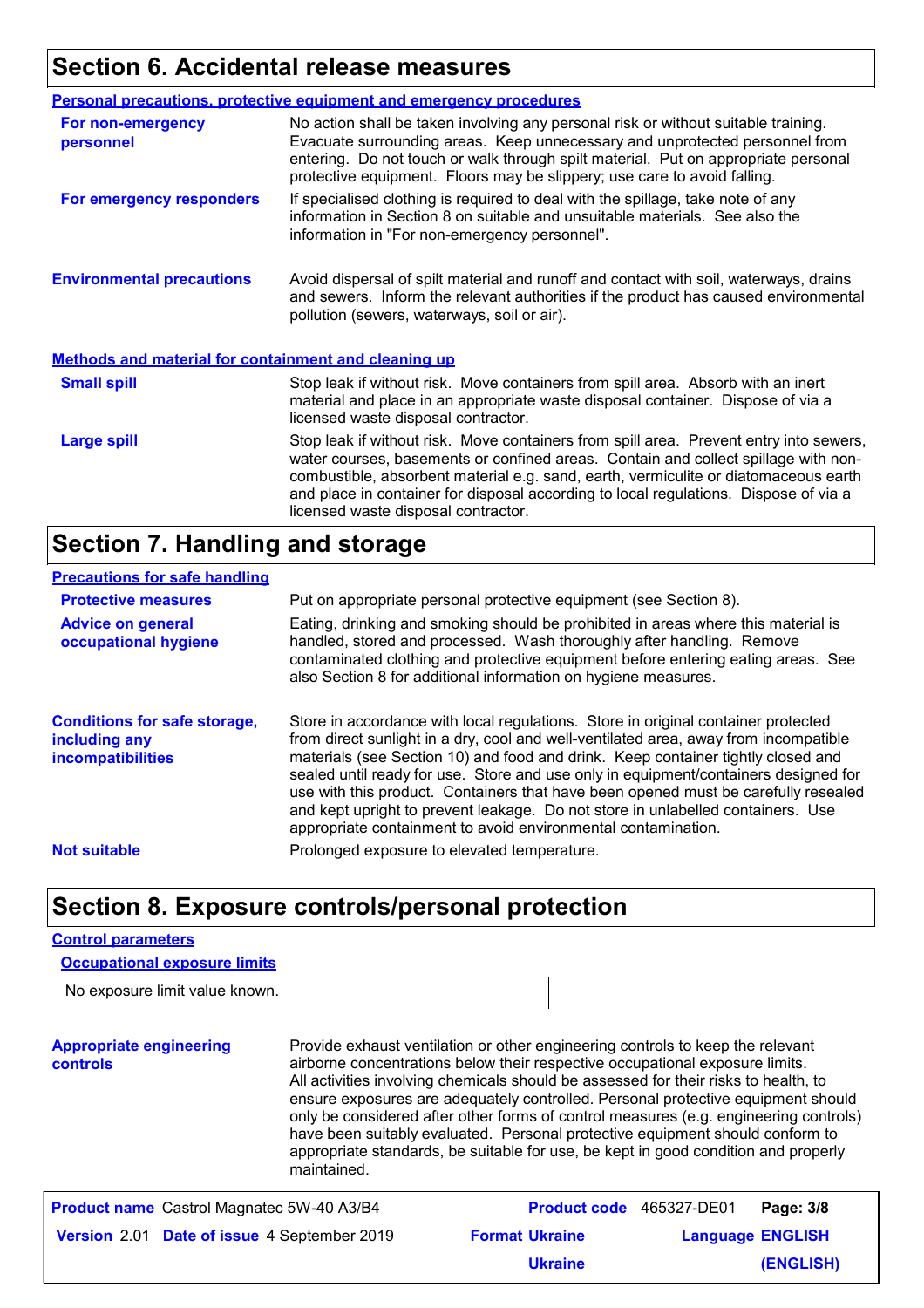# **Section 8. Exposure controls/personal protection**

|                                           | Your supplier of personal protective equipment should be consulted for advice on<br>selection and appropriate standards. For further information contact your national<br>organisation for standards.<br>The final choice of protective equipment will depend upon a risk assessment. It is<br>important to ensure that all items of personal protective equipment are compatible.                                                                                                                                                                                                                                                                                                                                                                                                              |
|-------------------------------------------|-------------------------------------------------------------------------------------------------------------------------------------------------------------------------------------------------------------------------------------------------------------------------------------------------------------------------------------------------------------------------------------------------------------------------------------------------------------------------------------------------------------------------------------------------------------------------------------------------------------------------------------------------------------------------------------------------------------------------------------------------------------------------------------------------|
| <b>Environmental exposure</b><br>controls | Emissions from ventilation or work process equipment should be checked to ensure<br>they comply with the requirements of environmental protection legislation. In some<br>cases, fume scrubbers, filters or engineering modifications to the process<br>equipment will be necessary to reduce emissions to acceptable levels.                                                                                                                                                                                                                                                                                                                                                                                                                                                                   |
| <b>Individual protection measures</b>     |                                                                                                                                                                                                                                                                                                                                                                                                                                                                                                                                                                                                                                                                                                                                                                                                 |
| <b>Hygiene measures</b>                   | Wash hands, forearms and face thoroughly after handling chemical products, before<br>eating, smoking and using the lavatory and at the end of the working period.<br>Appropriate techniques should be used to remove potentially contaminated clothing.<br>Wash contaminated clothing before reusing. Ensure that eyewash stations and<br>safety showers are close to the workstation location.                                                                                                                                                                                                                                                                                                                                                                                                 |
| <b>Eye/face protection</b>                | Safety glasses with side shields.                                                                                                                                                                                                                                                                                                                                                                                                                                                                                                                                                                                                                                                                                                                                                               |
| <b>Skin protection</b>                    |                                                                                                                                                                                                                                                                                                                                                                                                                                                                                                                                                                                                                                                                                                                                                                                                 |
| <b>Hand protection</b>                    | Wear protective gloves if prolonged or repeated contact is likely. Wear chemical<br>resistant gloves. Recommended: Nitrile gloves. The correct choice of protective<br>gloves depends upon the chemicals being handled, the conditions of work and use,<br>and the condition of the gloves (even the best chemically resistant glove will break<br>down after repeated chemical exposures). Most gloves provide only a short time of<br>protection before they must be discarded and replaced. Because specific work<br>environments and material handling practices vary, safety procedures should be<br>developed for each intended application. Gloves should therefore be chosen in<br>consultation with the supplier/manufacturer and with a full assessment of the<br>working conditions. |
| <b>Body protection</b>                    | Use of protective clothing is good industrial practice.<br>Personal protective equipment for the body should be selected based on the task<br>being performed and the risks involved and should be approved by a specialist<br>before handling this product.<br>Cotton or polyester/cotton overalls will only provide protection against light<br>superficial contamination that will not soak through to the skin. Overalls should be<br>laundered on a regular basis. When the risk of skin exposure is high (e.g. when<br>cleaning up spillages or if there is a risk of splashing) then chemical resistant aprons<br>and/or impervious chemical suits and boots will be required.                                                                                                           |
| <b>Respiratory protection</b>             | In case of insufficient ventilation, wear suitable respiratory equipment.<br>The correct choice of respiratory protection depends upon the chemicals being<br>handled, the conditions of work and use, and the condition of the respiratory<br>equipment. Safety procedures should be developed for each intended application.<br>Respiratory protection equipment should therefore be chosen in consultation with<br>the supplier/manufacturer and with a full assessment of the working conditions.                                                                                                                                                                                                                                                                                           |

# **Section 9. Physical and chemical properties**

| <b>Version</b> 2.01 Date of issue 4 September 2019 |                | <b>Format Ukraine</b>                         |             | <b>Language ENGLISH</b> |
|----------------------------------------------------|----------------|-----------------------------------------------|-------------|-------------------------|
| <b>Product name</b> Castrol Magnatec 5W-40 A3/B4   |                | <b>Product code</b>                           | 465327-DE01 | Page: 4/8               |
| <b>Evaporation rate</b>                            | Not available. |                                               |             |                         |
| <b>Flash point</b>                                 |                | Closed cup: 212°C (413.6°F) [Pensky-Martens.] |             |                         |
| <b>Boiling point</b>                               | Not available. |                                               |             |                         |
| <b>Melting point</b>                               | Not available. |                                               |             |                         |
| pH                                                 | Not available. |                                               |             |                         |
| <b>Odour threshold</b>                             | Not available. |                                               |             |                         |
| <b>Odour</b>                                       | Not available. |                                               |             |                         |
| <b>Colour</b>                                      | Not available. |                                               |             |                         |
| <b>Physical state</b>                              | Liquid.        |                                               |             |                         |
| <b>Appearance</b>                                  |                |                                               |             |                         |

**Ukraine**

**(ENGLISH)**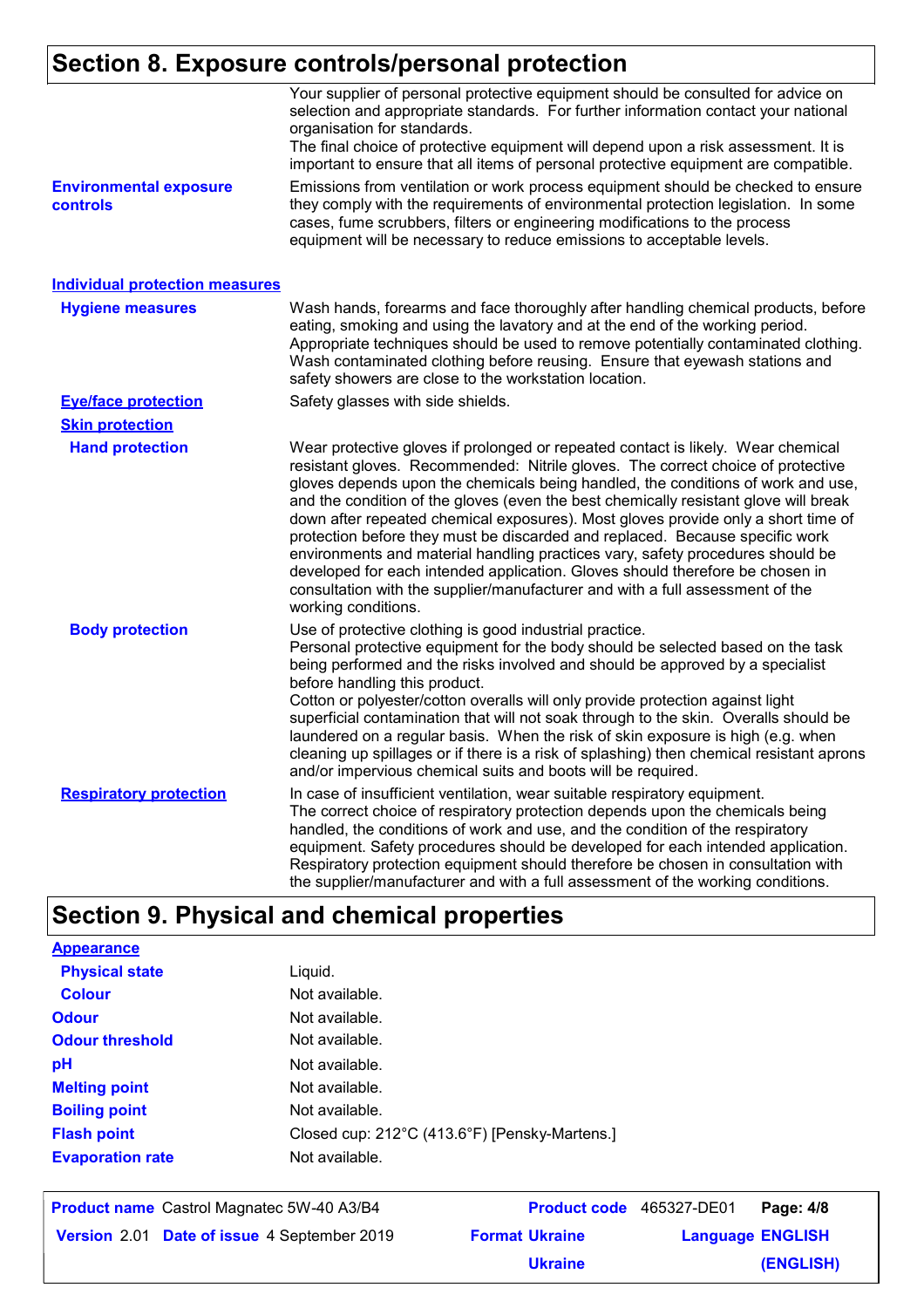# **Section 9. Physical and chemical properties**

| <b>Flammability (solid, gas)</b>                  | Not applicable. Based on - Physical state                                                                                 |
|---------------------------------------------------|---------------------------------------------------------------------------------------------------------------------------|
| Lower and upper explosive<br>(flammable) limits   | Not available.                                                                                                            |
| <b>Vapour pressure</b>                            | Not available.                                                                                                            |
| <b>Vapour density</b>                             | Not available.                                                                                                            |
| <b>Relative density</b>                           | Not available.                                                                                                            |
| <b>Density</b>                                    | 852 kg/m <sup>3</sup> (0.852 g/cm <sup>3</sup> ) at 15°C                                                                  |
| <b>Solubility</b>                                 | insoluble in water.                                                                                                       |
| <b>Partition coefficient: n-</b><br>octanol/water | Not available.                                                                                                            |
| <b>Auto-ignition temperature</b>                  | Not available.                                                                                                            |
| <b>Decomposition temperature</b>                  | Not available.                                                                                                            |
| <b>Viscosity</b>                                  | Kinematic: 79.9 mm <sup>2</sup> /s (79.9 cSt) at $40^{\circ}$ C<br>Kinematic: 13.2 mm <sup>2</sup> /s (13.2 cSt) at 100°C |

# **Section 10. Stability and reactivity**

| <b>Reactivity</b>                            | No specific test data available for this product. Refer to Conditions to avoid and<br>Incompatible materials for additional information.                                   |
|----------------------------------------------|----------------------------------------------------------------------------------------------------------------------------------------------------------------------------|
| <b>Chemical stability</b>                    | The product is stable.                                                                                                                                                     |
| <b>Possibility of hazardous</b><br>reactions | Under normal conditions of storage and use, hazardous reactions will not occur.<br>Under normal conditions of storage and use, hazardous polymerisation will not<br>occur. |
| <b>Conditions to avoid</b>                   | Avoid all possible sources of ignition (spark or flame).                                                                                                                   |
| <b>Incompatible materials</b>                | Reactive or incompatible with the following materials: oxidising materials.                                                                                                |
| <b>Hazardous decomposition</b><br>products   | Under normal conditions of storage and use, hazardous decomposition products<br>should not be produced.                                                                    |

# **Section 11. Toxicological information**

### **Information on toxicological effects**

#### **Aspiration hazard**

| <b>Name</b>                                                          | <b>Result</b>                         |
|----------------------------------------------------------------------|---------------------------------------|
| Lubricating oils (petroleum), C20-50, hydrotreated neutral oil-based | <b>ASPIRATION HAZARD - Category 1</b> |

| <b>Information on likely routes</b><br>of exposure                                  | Routes of entry anticipated: Dermal, Inhalation.              |                                                                                 |                          |  |                         |
|-------------------------------------------------------------------------------------|---------------------------------------------------------------|---------------------------------------------------------------------------------|--------------------------|--|-------------------------|
| <b>Potential acute health effects</b>                                               |                                                               |                                                                                 |                          |  |                         |
| <b>Eye contact</b>                                                                  | No known significant effects or critical hazards.             |                                                                                 |                          |  |                         |
| <b>Inhalation</b>                                                                   | vapour pressure.                                              | Vapour inhalation under ambient conditions is not normally a problem due to low |                          |  |                         |
| <b>Skin contact</b>                                                                 | Defatting to the skin. May cause skin dryness and irritation. |                                                                                 |                          |  |                         |
| <b>Ingestion</b>                                                                    | No known significant effects or critical hazards.             |                                                                                 |                          |  |                         |
| <b>Symptoms related to the physical, chemical and toxicological characteristics</b> |                                                               |                                                                                 |                          |  |                         |
| <b>Eye contact</b>                                                                  | No specific data.                                             |                                                                                 |                          |  |                         |
| <b>Product name</b> Castrol Magnatec 5W-40 A3/B4                                    |                                                               |                                                                                 | Product code 465327-DE01 |  | Page: 5/8               |
| Version 2.01 Date of issue 4 September 2019                                         |                                                               |                                                                                 | <b>Format Ukraine</b>    |  | <b>Language ENGLISH</b> |
|                                                                                     |                                                               |                                                                                 | <b>Ukraine</b>           |  | (ENGLISH)               |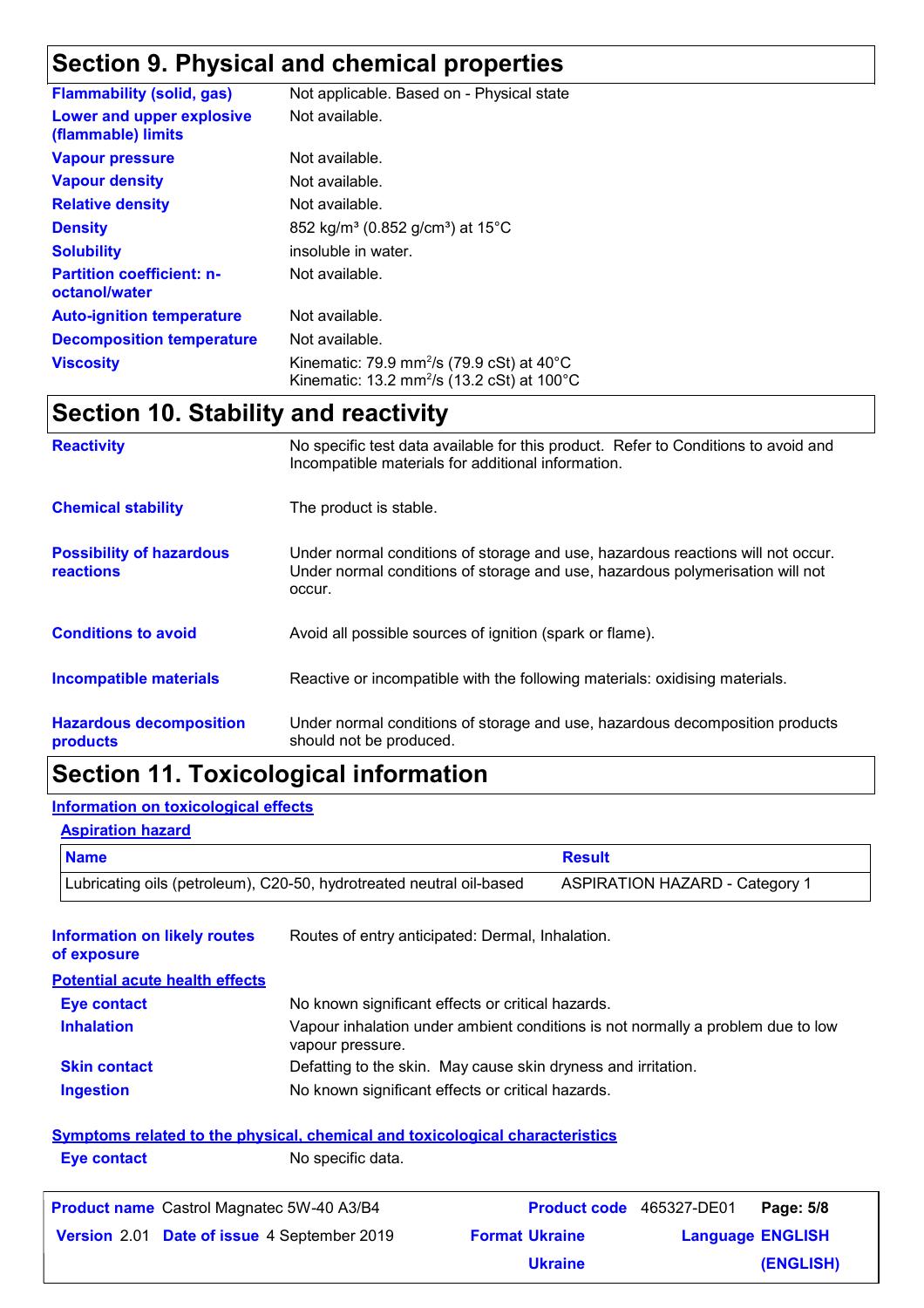# **Section 11. Toxicological information**

| <b>Inhalation</b>                       | No specific data.                                                                                                                                                                                                                                                                                                                                                                                           |
|-----------------------------------------|-------------------------------------------------------------------------------------------------------------------------------------------------------------------------------------------------------------------------------------------------------------------------------------------------------------------------------------------------------------------------------------------------------------|
| <b>Skin contact</b>                     | Adverse symptoms may include the following:<br>irritation<br>dryness<br>cracking                                                                                                                                                                                                                                                                                                                            |
| <b>Ingestion</b>                        | No specific data.                                                                                                                                                                                                                                                                                                                                                                                           |
|                                         | Delayed and immediate effects as well as chronic effects from short and long-term exposure                                                                                                                                                                                                                                                                                                                  |
| <b>Eye contact</b>                      | Potential risk of transient stinging or redness if accidental eye contact occurs.                                                                                                                                                                                                                                                                                                                           |
| <b>Inhalation</b>                       | Overexposure to the inhalation of airborne droplets or aerosols may cause irritation<br>of the respiratory tract.                                                                                                                                                                                                                                                                                           |
| <b>Skin contact</b>                     | Prolonged or repeated contact can defat the skin and lead to irritation, cracking and/<br>or dermatitis.                                                                                                                                                                                                                                                                                                    |
| <b>Ingestion</b>                        | Ingestion of large quantities may cause nausea and diarrhoea.                                                                                                                                                                                                                                                                                                                                               |
| <b>Potential chronic health effects</b> |                                                                                                                                                                                                                                                                                                                                                                                                             |
| <b>General</b>                          | USED ENGINE OILS<br>Combustion products resulting from the operation of internal combustion engines<br>contaminate engine oils during use. Used engine oil may contain hazardous<br>components which have the potential to cause skin cancer. Frequent or prolonged<br>contact with all types and makes of used engine oil must therefore be avoided and a<br>high standard of personal hygiene maintained. |
| <b>Carcinogenicity</b>                  | No known significant effects or critical hazards.                                                                                                                                                                                                                                                                                                                                                           |
| <b>Mutagenicity</b>                     | No known significant effects or critical hazards.                                                                                                                                                                                                                                                                                                                                                           |
| <b>Teratogenicity</b>                   | No known significant effects or critical hazards.                                                                                                                                                                                                                                                                                                                                                           |
| <b>Developmental effects</b>            | No known significant effects or critical hazards.                                                                                                                                                                                                                                                                                                                                                           |
| <b>Fertility effects</b>                | No known significant effects or critical hazards.                                                                                                                                                                                                                                                                                                                                                           |
|                                         |                                                                                                                                                                                                                                                                                                                                                                                                             |

# **Section 12. Ecological information**

**Environmental effects** No known significant effects or critical hazards.

### **Persistence and degradability**

Not expected to be rapidly degradable.

### **Bioaccumulative potential**

This product is not expected to bioaccumulate through food chains in the environment.

| <b>Mobility in soil</b><br><b>Mobility</b> | Spillages may penetrate the soil causing ground water contamination.                                                      |
|--------------------------------------------|---------------------------------------------------------------------------------------------------------------------------|
| <b>Other ecological information</b>        | Spills may form a film on water surfaces causing physical damage to organisms.<br>Oxygen transfer could also be impaired. |

| <b>Product name</b> Castrol Magnatec 5W-40 A3/B4   | <b>Product code</b> 465327-DE01 |                         | Page: 6/8 |
|----------------------------------------------------|---------------------------------|-------------------------|-----------|
| <b>Version</b> 2.01 Date of issue 4 September 2019 | <b>Format Ukraine</b>           | <b>Language ENGLISH</b> |           |
|                                                    | <b>Ukraine</b>                  |                         | (ENGLISH) |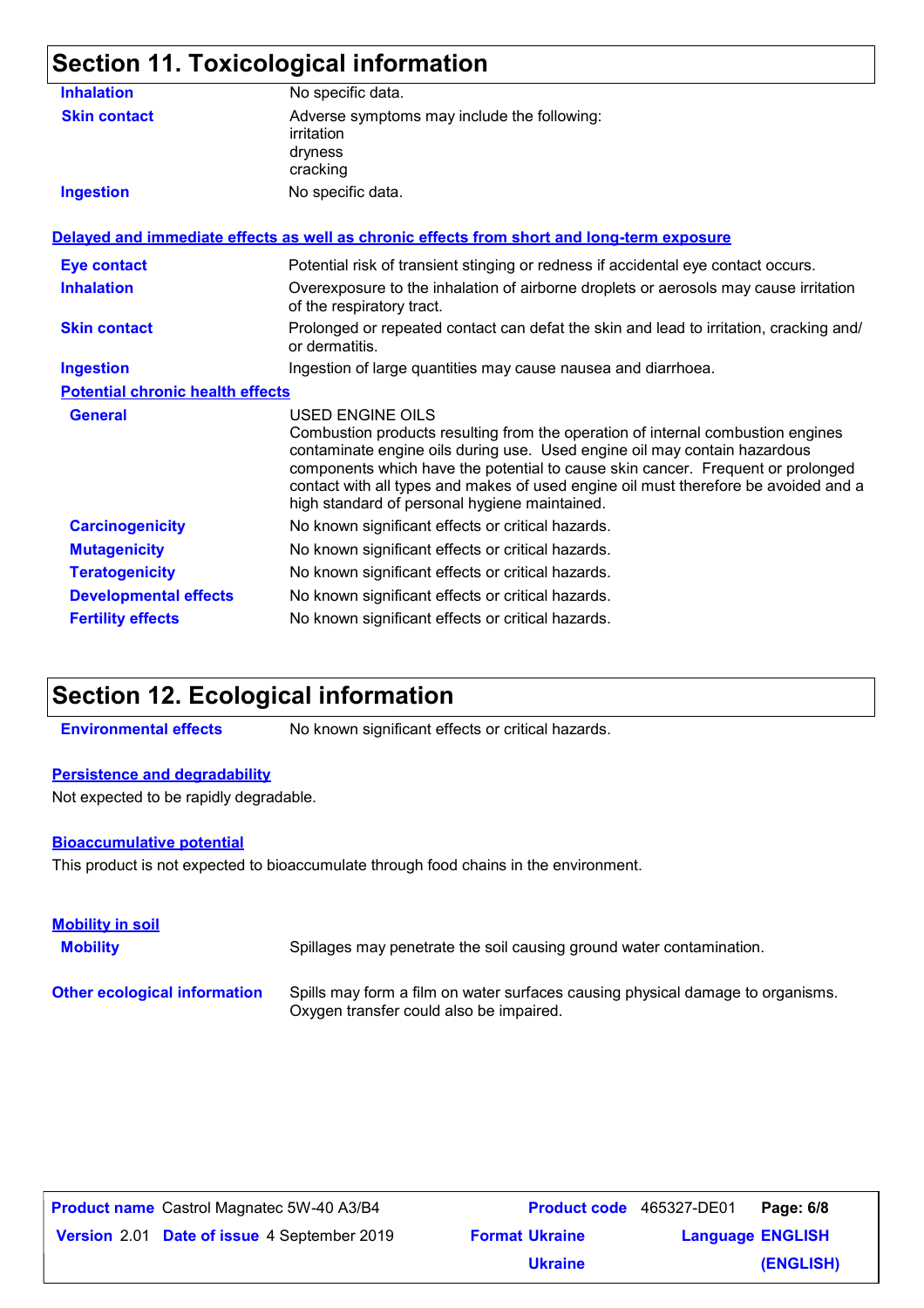# **Section 13. Disposal considerations**

| <b>Disposal methods</b> | The generation of waste should be avoided or minimised wherever possible.<br>Significant quantities of waste product residues should not be disposed of via the<br>foul sewer but processed in a suitable effluent treatment plant. Dispose of surplus<br>and non-recyclable products via a licensed waste disposal contractor. Disposal of<br>this product, solutions and any by-products should at all times comply with the<br>requirements of environmental protection and waste disposal legislation and any<br>regional local authority requirements. Waste packaging should be recycled.<br>Incineration or landfill should only be considered when recycling is not feasible. This<br>material and its container must be disposed of in a safe way. Empty containers or<br>liners may retain some product residues. Avoid dispersal of spilt material and runoff<br>and contact with soil, waterways, drains and sewers. |
|-------------------------|----------------------------------------------------------------------------------------------------------------------------------------------------------------------------------------------------------------------------------------------------------------------------------------------------------------------------------------------------------------------------------------------------------------------------------------------------------------------------------------------------------------------------------------------------------------------------------------------------------------------------------------------------------------------------------------------------------------------------------------------------------------------------------------------------------------------------------------------------------------------------------------------------------------------------------|
|                         |                                                                                                                                                                                                                                                                                                                                                                                                                                                                                                                                                                                                                                                                                                                                                                                                                                                                                                                                  |

### **Section 14. Transport information**

|                                      | <b>IMDG</b>              | <b>IATA</b>              |
|--------------------------------------|--------------------------|--------------------------|
| <b>UN number</b>                     | Not regulated.           | Not regulated.           |
| <b>UN proper</b><br>shipping name    | -                        | $\overline{\phantom{a}}$ |
| <b>Transport hazard</b><br>class(es) | $\overline{\phantom{a}}$ | ٠                        |
| <b>Packing group</b>                 | $\overline{\phantom{a}}$ | $\overline{\phantom{a}}$ |
| <b>Environmental</b><br>hazards      | No.                      | No.                      |
| <b>Additional</b><br>information     | $\overline{\phantom{a}}$ | ۰                        |

**Special precautions for user** Not available.

## **Section 15. Regulatory information**

### **Regulation according to other foreign laws**

| <b>REACH Status</b>                                             | The company, as identified in Section 1, sells this product in the EU in compliance<br>with the current requirements of REACH. |
|-----------------------------------------------------------------|--------------------------------------------------------------------------------------------------------------------------------|
| <b>United States inventory</b><br>(TSCA 8b)                     | At least one component is not listed.                                                                                          |
| <b>Australia inventory (AICS)</b>                               | All components are listed or exempted.                                                                                         |
| <b>Canada inventory</b>                                         | All components are listed or exempted.                                                                                         |
| <b>China inventory (IECSC)</b>                                  | At least one component is not listed.                                                                                          |
| <b>Japan inventory (ENCS)</b>                                   | All components are listed or exempted.                                                                                         |
| <b>Korea inventory (KECI)</b>                                   | All components are listed or exempted.                                                                                         |
| <b>Philippines inventory</b><br>(PICCS)                         | At least one component is not listed.                                                                                          |
| <b>Taiwan Chemical</b><br><b>Substances Inventory</b><br>(TCSI) | All components are listed or exempted.                                                                                         |